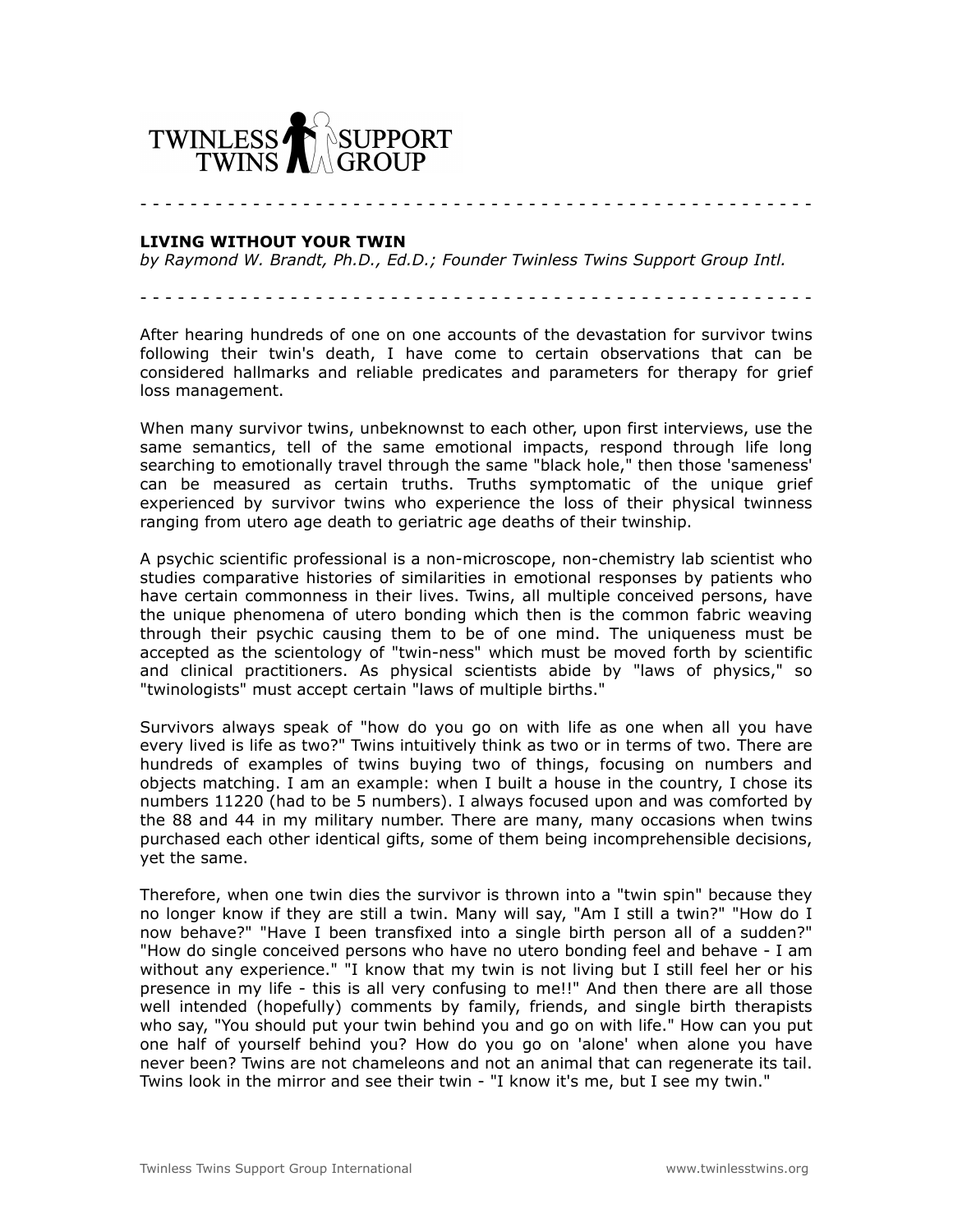Twinless Twins always speak of their loneliness in the largest crowd. Their emptiness is even though surrounded by a loving family, never finding a spouse or a friend to fill the void. Of course, it is a chasm which can only be filled by their twin. They themselves do not understand the depth of their own loss. Bridging the separation is difficult.

How do Twinless cope with their grief and frustrations? What are the coping skills that come to be recognized for their beneficial remedies? The single most therapeutic 'jump start' is to understand that, "yes, I am still a twin!" If you are born a twin you will die as a twin. How can you split an egg and make two whole eggs, as it were. This is the most necessary acceptance, the step across the very human limiting concept that in order to be a twin there must be two persons who look alike or are alike as fraternal twins. The author struggled with this confusion for 35 years because the imprint is so strong. But when a Twinless Twin knows no other Twinless Twin with whom to share their feelings then they come to believe they are for some cause "different" and many Twinless during interviews have used that and similar semantics. "Wow, Dr. Brandt, you mean that I am not crazy after all? That all Twinless Twins feel as I do? Thank God! I am OK!"

The concept of being a single birth person is alien to the multiple birth person yet due to the extreme minority of twins in ratio to their single siblings and peers there is exceptional pressure to now assume the Twinless role as a single birth person. Being Twinless is actually a dichotomy; you are connected and born as a twin but you now live out your life as a 'singleton'. You are an apple but you have donned the skin of an orange. Underneath that façade you are still an apple.

Survivor twins experience major hurdles annually: birthdays, anniversary of their twin's date of death, and holidays are always very difficult concentrated days or seasons when all their loneliness and frustrations are heightened. These are further exacerbated by special memories like "how they would each share the same doll or each share the same bicycle, or how they would wear each other's clothing. Twinless females from a male twin death have an additional "double-whammy" - they not only suffer intensely from the loss of their womb-mate but they also suffer the loss of the male protector in their relationship. They no longer have the brother twin to look after them. Of the hundreds of Twinless interviews I am always additionally struck in sadness for the female twin who struggles on in the absence of her abiding twin brother. Sometimes one thinks there is no justice in life.

Twinless Twins Support Group, Int'l was founded in 1986 by Dr. Raymond Brandt, a Twinless identical twin, living in Fort Wayne, Indiana. This rapidly growing organization of survivor multiples provides a data roster of members and publishes Twinless Times for its members. Also, an annual Twinless Twins Conference is conducted every summer. Twinless Twins, spouses, families and friends attend learning additional coping skills and how to support Twinless Twins.

Being Twinless is a stare of "hopelessness" turned into one of revitalized "twin wholeness." When certain predicates are accepted and practiced. The survivor accepts the reality of being Twinless yet a twin, that there are thousands of other Twinless who experience the same parameters of loss and loneliness. The energy sometimes expended in "drunken despair" are turned into one of outreach to other Twinless twins. They practice the H-H Twins: Heal by Helping others. It works and is worthy of a try.